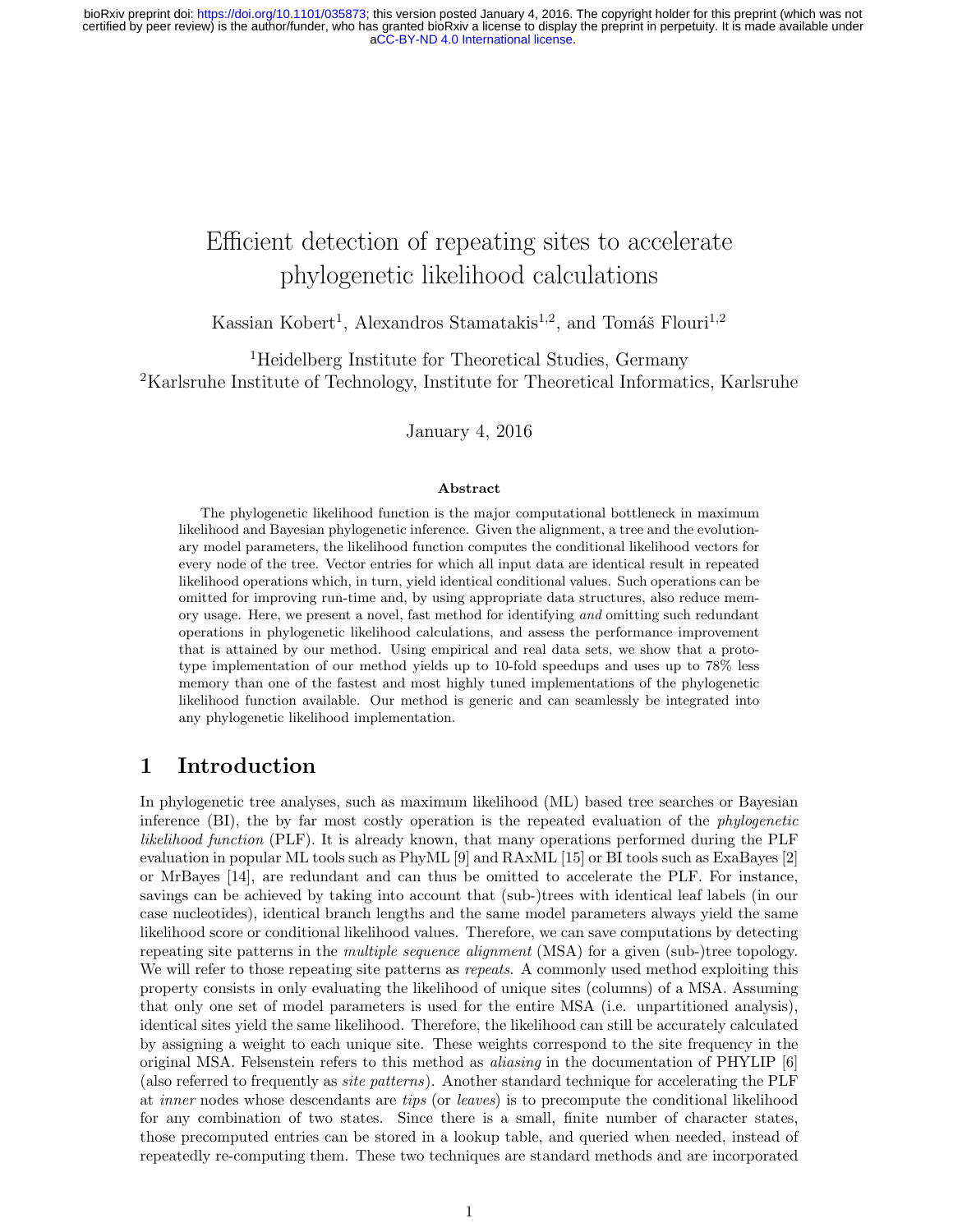in virtually all PLF implementations. The benefits are faster computation times and often, in the case of the first method, considerable memory savings in the order of  $d \cdot s \cdot r \cdot (t-2) \cdot c$ , where d is the number of duplicate sites, s the number of states, r the number of rate categories, t the number of taxa (tips), and  $c$  a constant size for storing a conditional likelihood entry (typically 8 bytes for double precision). For example, on a phylogeny of 200 taxa with 100 000 duplicate sites, 4 states (nucleotide data) and 4 rate categories, the memory savings could be as high as 2.5 gigabytes, not to mention the savings in PLF computations.

In this paper we aim to minimize the amount of operations and memory usage for the PLF, by detecting all conditional likelihood entries at any node in the tree, that yield identical likelihood values. Computing these entries only once is sufficient to calculate the overall tree likelihood or any of the omitted (duplicate) entries. To be practically applicable, such an algorithm must exhibit certain properties. First, the overhead incurred by finding repeats must be relatively small such that the overall PLF execution is faster. Furthermore, hardware related issues such as non-linear cache accesses also need to be considered. For that reason, the speed of a new algorithm should be measured against a highly optimized software for PLF calculations and not a toy implementations. Second, the book-keeping overhead must be small such that it does not increase the PLF memory footprint. Third, the algorithm, and the corresponding data structures must be flexible enough to allow for so-called *partial* tree traversals. When proposing new tree topologies via some tree rearrangement (e.g., nearest neighbor joining, subtree pruning and re-grafting), not all conditional likelihood vectors need to be updated. An efficient method for calculating repeats must take this into account and analogously only update the necessary data structures for the partial traversal (i.e. subset of conditional likelihoods). Thus, the overall goal is to minimize the book-keeping cost for detecting repeats such that the trade-off is favourable.

Our results. We present a new, simple algorithm that generalizes the common PLF optimization techniques explained above and satisfies the efficiency properties; it detects identical sites at any node of the phylogenetic tree and not only at the (selected) root, and thus minimizes the number of operations required for likelihood evaluation. It is based on our linear-time and linear-space (on the size of tree) algorithm for detecting repeating patterns in general, rooted, non-phylogenetic trees [8]. In order to obtain the desired run-time improvements, we present an adapted version of this algorithm for the PLF that reduces book-keeping overhead and relies on two additional properties of phylogenies as opposed to general multifurcating (or  $n$ -ary) trees. First, we assume a *bifurcating* (binary) tree. This assumption can be relaxed to allow multifurcating trees by using a bifurcating tree that arbitrarily resolves the multifurcations. Second, the calculation of the socalled conditional likelihood depends on the transition probability of one state to another. These probabilities are not generally the same for different branches in the tree. Thus, we only consider identical nucleotide patterns to be repeats if they appear at the tips of the same (ordered) subtree. We show that a prototype implementation of the PLF, that makes use of our method, consistently outperforms one of the most efficient PLF implementations available by a factor of 2 to 10. In addition, the memory requirements are always significantly lower than for all widely used PLF implementations. In some cases up to 4 times less memory is required. For the theoretical part of this paper and for the sake of simplicity, we assume that genetic sequences only contain the four DNA bases (i.e., A, C, G, T). The approach we present can be easily adapted to any other number of states (e.g., degenerate DNA characters with gaps or protein sequence data). The data sets we use for benchmarking our method in Section 3 are empirical DNA data sets that do contain gaps and ambiguous characters.

Related work. Sumner *et al.* presented a method that relies on so-called partial likelihood tensors [17]. There, for each site of the alignment, the nucleotides at each tip node are iteratively included in the calculations. Let  $s_i$  be the nucleotide for site s at tip node i. The values are first calculated for  $(s_1)$ , then  $(s_1, s_2)$ ,  $(s_1, s_2, s_3)$  and so on, until  $(s_1, s_2, s_3, \ldots, s_m)$  has been processed, where m is the number of tip nodes. If the likelihood for another site s' with  $s_1' = s_1$ ,  $s_2' = s_2$ and  $s'_3 \neq s_3$  is to be computed, the results for s restricted to the first two tip nodes  $(s_1, s_2)$  can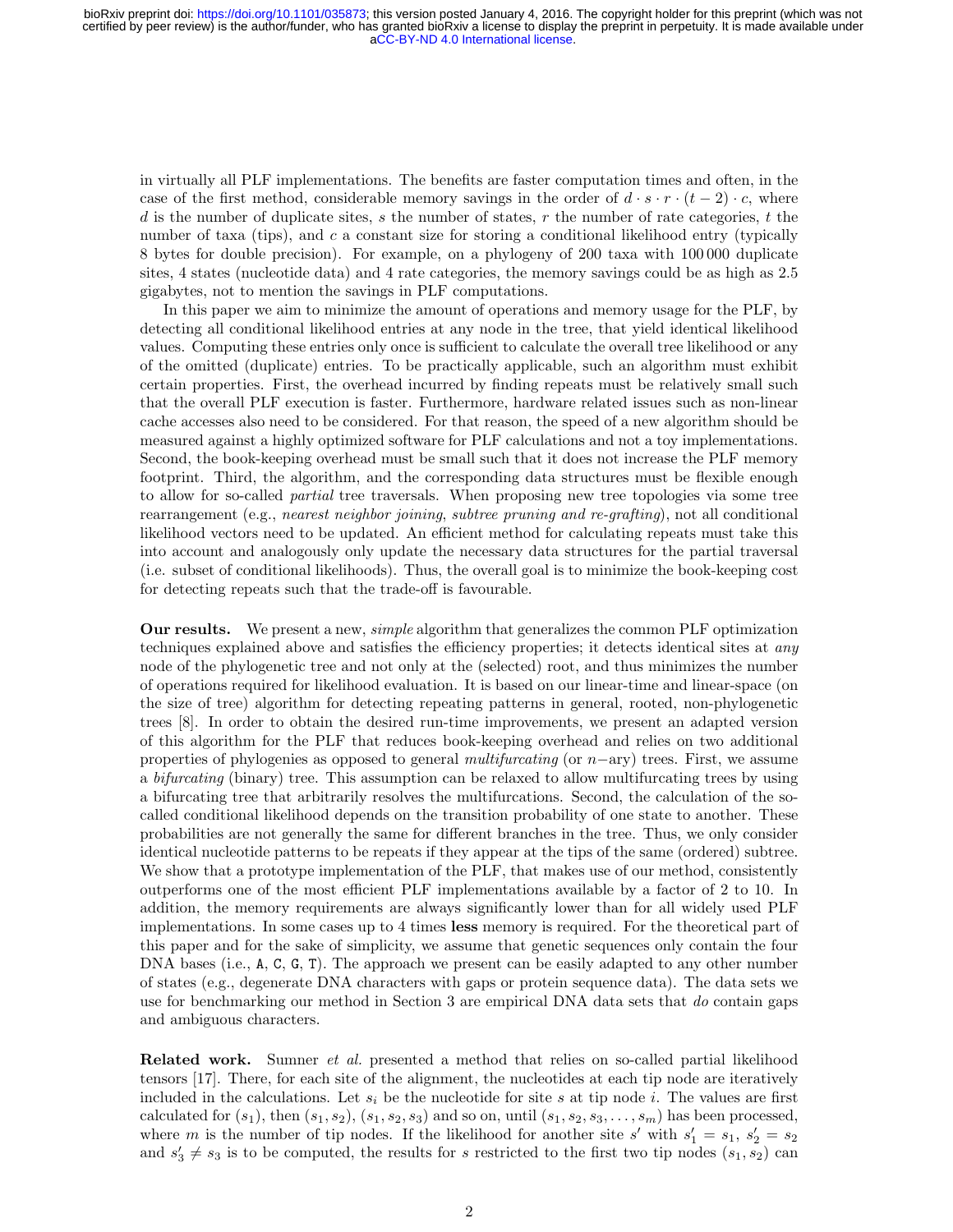be reused for this site. A lexicographical sorting of the sites is applied in order to approximately maximize the number of operations that can be saved with this method. The authors report run-time improvements for data sets with up to 16 taxa. For more than 16 taxa, the performance of the method is reported to degrade significantly. In addition, the authors measured the relative speedup of the PLF with respect to their own, unoptimized implementation and not the absolute speedup with respect to the fastest implementation available at that time. In [11] the idea of using general subtree site repeats for avoiding redundant PLF operations is mentioned, but dismissed as not practical because of the high book-keeping overhead. Instead, only repeating subtree patterns consisting entirely of gaps are considered since they can be easily identified by using and updating bit vectors, that is, the book-keeping overhead is low. In so-called gappy MSAs, with a high percentage of gaps, the authors report a speedup of 25-40% and 65% resp. 68% memory savings on gappy alignments consisting of 81.53% resp. 83.4% gaps (missing data). The underlying data structure used for identifying such repeating subtree sites is called subtree equality vector (SEV) and was originally introduced in [16]. There, only homogeneous subtree columns are considered. That is, a repeat is only stored as such, if all nucleotides in this subtree column are identical. This is done to avoid the perceived complexity associated with finding general (heterogeneous) subtree site repeats. In [16] a speedup of 19-22% is reported for the PLF computation. Similar to [17], the authors of [13] devised a method for accelerating the likelihood computation of a site by storing and reusing the results obtained for a preceding site. Since only the results for one single site (the preceding site) are retained, an appropriate sorting of the sites is required. This column sorting approach is reported to yield speedups in settings where the PLF is evaluated multiple times for the same topology. The authors showed that, sorting the sites in order to maximize the saving potential, can lead to run-time reductions of roughly 10% to over 80%. This corresponds to a more than 5-fold speedup. However, the authors also note, that an ideal algorithm for PLF calculations would reuse all previously computed values from all sites and not just the neighboring ones. Furthermore, the optimal column sorting relies on solving the NP-hard traveling salesman problem and relies on the tree topology. Thus, in order to construct a polynomial time algorithm, a search heuristic — that may yield sub-optimal results — is used. This means that, the proposed column sorting may not yield the maximum amount of savings. The most similar method to what we describe here also deploys a flavour of subtree repeats to accelerate the PLF has been presented in [18]. There, the PLF is used for a positive selection test. However, the authors focus on the performance for a fixed tree topology only that is repeatedly traversed. Thus, the overhead for detecting repeats is negligible, since repeats need to be computed only once. Here, we present a general method for dynamically changing trees. Performance was tested against the well known CODEML software of the PAML package [20].

# 2 Algorithm

First, we introduce the notation which we will use throughout the paper. A tree  $T = (V, E)$  is a connected acyclic graph, where  $V$  is the set of nodes and  $E$  the set of *edges* (or *branches*), such that  $E \subset V \times V$ . We use the notation  $(u, v) \in E$  to denote an edge with end-points  $u, v \in V$  and  $\ell_{u,v}$  to denote the associated branch length. The set  $L(T)$  comprises the tip nodes. We use  $T_u$  to denote a subtree of a (rooted) tree  $T$  rooted at node  $u$ .

### 2.1 The phylogenetic likelihood function

Before we introduce our method, it is necessary to give a brief description of PLF computations. The likelihood is a function of the states  $\sigma$ , the transition probabilities P for all branches, and the equilibrium frequencies of the states  $\pi = \bigcup_{\forall s \in \sigma} {\{\pi_s\}}$ . The PLF can be further extended with additional parameters such as variable rates (denoted  $C$ ) of substitution across sites (see for instance  $[19]$ . In his seminal paper  $[4]$ , Felsenstein introduced the *pruning* algorithm for computing the PLF, which is a dynamic programming approach for computing the likelihood of a given tree T. The method iteratively computes all *conditional* (or *partial*) likelihoods  $L_u^{i,j}(s)$ , that is, the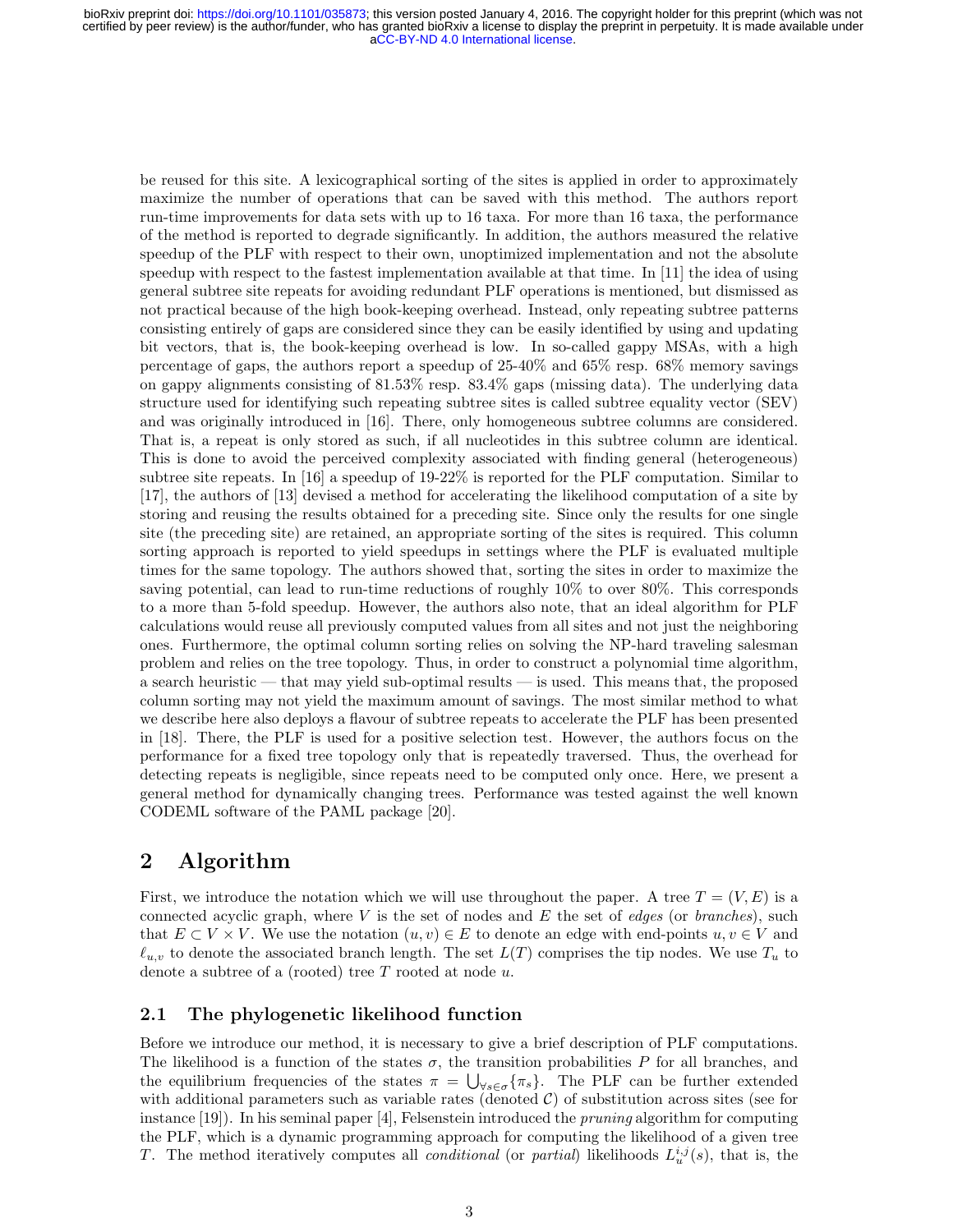

Figure 1: (a) Sites 1,2 and 5 form repeats at node w as they share the same pattern AC. Another repeating pattern is located at sites 3 and 4 ( $\text{CG}$ ) for the same node. Note that, node u also induces a subtree with pattern AC at the tips. However, since branch lengths can be different than for the subtree rooted at node  $w$ , the conditional likelihoods may differ as well. Analogously, sites 2 and 5 are site repeats for node  $v$  as they have the same pattern  $CT$ , and hence the conditional likelihood is the same for those two sites. Finally, sites 2 and 5 form repeats for node  $u$  (ACCT). (b) Repeats are not necessarily substrings of MSA sites. For this particular tree topology, node  $v$  has two sets of repeats: sites 2 and 5 (ACT) and sites 3 and 4 (CGG). The repeats are not contiguous in the alignment columns.

likelihood for a subtree rooted at node  $u$ , for site i and rate j, assuming the state at node  $u$  is  $s$ , via a post-order (or bottom-up) traversal of the tree. Such a traversal always performs the first computation at a tip node and conducts computations at a node only after both its children were visited. Now, let us assume an MSA of  $n$  sites (columns) and  $m$  sequences constructed from  $s$ states (e.g., 4 for nucleotide data). The conditional likelihood  $L_u^{i,j}(s)$  of any tip node  $u \in L(T)$ with the sequence  $x = x_1 x_2 \dots x_n$  is defined as

$$
L_u^{i,j}(s) = \begin{cases} 1 & \text{if } s = x_i \\ 0 & \text{if } s \neq x_i \end{cases}
$$

In the case of data with ambiguities or gaps, we replace the conditions  $s = x_i$  resp.  $s \neq x_i$  with  $s \in x_i$  resp.  $s \notin x_i$ . In the case of *inner* nodes, i.e.  $u \notin L(T)$ , the conditional likelihood for site i and rate  $j$  is defined as

$$
L_u^{i,j}(s) = \left(\sum_{\forall s_v \in \sigma} P_{s \mapsto s_v}(j \cdot \ell_{u,v}) L_v^{i,j}(s_v)\right) \left(\sum_{\forall s_w \in \sigma} P_{s \mapsto s_w}(j \cdot \ell_{u,w}) L_w^{i,j}(s_w)\right).
$$

where  $P_{x\mapsto y}(z)$  is the probability of state x changing to y in z units of time, and v and w are the two descendants of u. We write the conditional likelihood vector (CLV) entries for all rates and all possible states at a particular site  $i$  of node  $u$  as

$$
\mathcal{L}^u(i) = \bigcup_{\forall j \in \mathcal{C}} \bigcup_{\forall s \in \sigma} L^{i,j}_u(s).
$$

Finally, the overall likelihood  $L$  for a rooted tree T with root node r is computed as

$$
L = \prod_{i \leftarrow 1}^n \frac{1}{|\mathcal{C}|} \sum_{\forall j \in \mathcal{C}} \sum_{\forall s \in \sigma} L_r^{i,j}(s) \pi_s.
$$

We evaluate the overall likelihood of an unrooted binary tree at branch  $(u, v)$  as

$$
L = \prod_{i \leftarrow 1}^{n} \frac{1}{|\mathcal{C}|} \sum_{j \in \mathcal{C}} \left( \sum_{\forall s_u \in \sigma} L_u^{i,j}(s_u) \pi_{s_u} \sum_{\forall s_v \in \sigma} P_{s_u \mapsto s_v}(j \cdot \ell_{u,v}) L_v^{i,j}(s_v) \right).
$$

For more details on the PLF, see [5].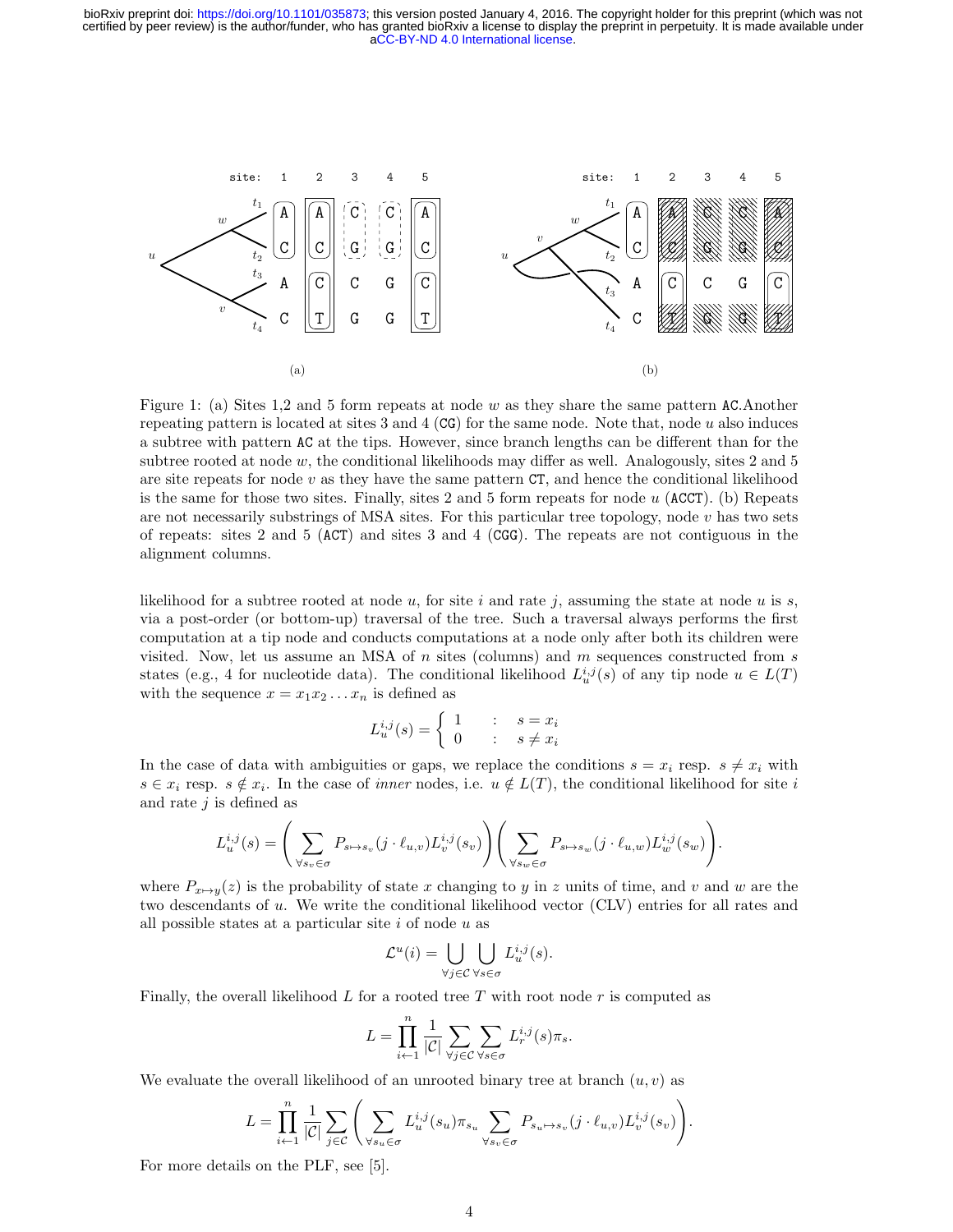

Figure 2: Identifier associations of nodes w (a), v(b), and u (c) for the tree from Figure 1a. The respective lists at the bottom store the corresponding CLVs that must be computed for each unique identifier. Table (a) shows that two likelihood computations need to be performed for node  $w$  (sites 1 and 3), while the rest of the sites are repeats of those two. Tables (b) and (c) show the corresponding information for nodes  $v$  and  $u$ .

### 2.2 Site repeats

We now introduce *site repeats*. Let  $T_u$  be a subtree of T rooted at node u, which represents the relations among  $|L(T_u)|$  taxa (tip nodes). We denote the sequence of the *i*-th taxon  $x^i$  $x_1^i x_2^i \dots x_n^i$ . Two sites j and k are called repeats of one another iff  $x_j^i = x_k^i$  for all taxa  $i, 1 \le i \le n$  $|L(T_u)|$ , in  $T_u$ . Next, we make two observations.

**Observation 1** If two sites j and k are not repeats in some tree  $T_u$ , then they are not repeats in any tree that has  $T_u$  as a subtree.

**Observation 2** Let u be a node whose two direct descendants (children) are nodes v and w. If two sites j and k are repeats in both  $T_v$  and  $T_w$ , then j and k are also repeats in  $T_u$ .

With these two observations we can formulate the algorithm for detecting site repeats in binary phylogenetic trees. Before we formalize the algorithm though, let us consider Figure 1 again. From Observations 1 and 2, we see that the only repeating sites at the root node (node  $u$ ), are sites 2 and 5. This is obviously correct, since both have the nucleotide pattern ACCT at the tips.

### 2.3 Calculating Repeats

The method we propose identifies site repeats at each node via a bottom-up (post-order) traversal of the tree, meaning that a node can only be processed once the repeats for both its two children have been determined. Tip nodes only have the trivial repeats of all sites that show a common character (for DNA, A, C, G, or T, respectively). Therefore, the method always starts at an inner node whose two children are tip nodes. By construction, such a node always exists in any binary tree and assuming four nucleotide states, there are 16 possible combinations of homologous nucleotide pairs in the sequences of its two child nodes. We use a bijective mapping  $\tau : \hat{\sigma} \times \hat{\sigma} \to \{1, 2, \ldots, \hat{\sigma}^2\}$  to assign a unique identifier to each nucleotide pair. The problem of identifying repeats is thus reduced to filling, and querying the corresponding entries in a list of CLVs. Note that,  $\hat{\sigma}$  corresponds to the set of observed states (4 for nucleotides, or 16 when considering ambiguities and gaps).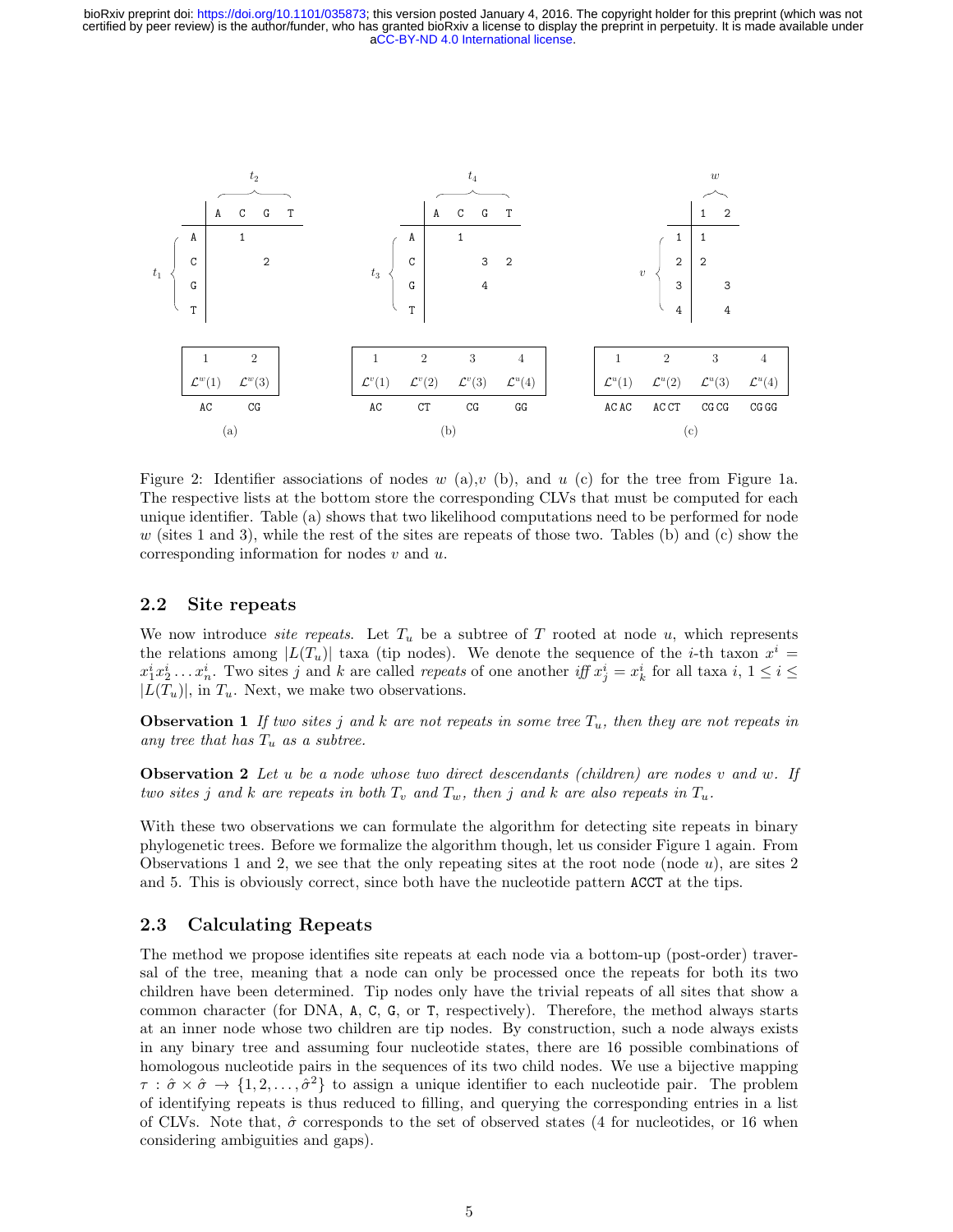

Figure 3: Identifiers (here  $\phi_x$ ) are shown for every site of the alignment at every node in the tree. As we have already observed, sites 2 and 5 are repeats at node  $u$ , and thus, have been assigned the same identifier. For simplicity, identifiers at tip nodes are represented as nucleotide bases.

**Tip–Tip case.** Assuming that  $x^v$  resp.  $x^w$  are the sequences at the two children v and w of the parent node u, site i of u is assigned the *identifier*  $\phi_u(i) = \tau(x_i^v, x_i^w)$ . This function assigns the same identifier to sites which are repeats in  $T_u$ . Figure 2 illustrates the assignment of identifiers to combinations of nucleotides at the tips for the example given in Figure 1. The CLV entries are computed only once for each identifier (for example, the first time it is encountered) at the parent node u. By Observation 2, if a site i is a repeat of site j, that is, they were assigned the same identifier, then the method can either (a) copy the CLV from site  $j$  (run-time saving), or (b) completely omit the likelihood value, since it can always be retrieved from site  $j$  (run-time and memory saving). Furthermore, by Observation 1, we know that each repeat is identified by this method.

Tip–Inner and Inner–Inner cases. We proceed analogously to detect repeats at nodes for which at least one child node is not a tip. Again, let  $u$  be the parent node and  $v$  and  $w$  the two child nodes for which all repeats have already been computed. Further, let  $\phi_n(i)$  and  $\phi_m(i)$  be the respective identifiers of v and w at site i. We define the maximum over all  $\phi_v(i)$  and  $\phi_w(i)$  as vmax and wmax respectively. The values vmax and wmax are also the numbers of unique repeats at nodes  $v$  and  $w$ . Now, finding repeats at  $u$  is again simply a matter of filling the appropriate lists/matrices. Given *vmax* and *wmax*, there are at most *vmax* × *wmax* combinations at the sites. See Figure 2c for the identifier calculation at node  $u$  for the example tree and MSA in Figure 1. Figure 3 shows the combined overall result.

Figure 4 outlines algorithm REPEATS $(u, v, w, \phi)$ , which calculates the CLV for a given node  $u$ , with child nodes  $v$  and  $w$ . Using algorithm REPEATS we can now design the overall method by conducting a post-order traversal on all nodes of a tree T. For this, the tip nodes  $t_i$  can be assigned constant identifier sequences that correspond to their respective DNA sequences. The actual nucleotides A, C, G, and T can simply be mapped to integers. Note that, in most (if not all) phylogenetic inference tools, nucleotides are encoded using the *one-hot* (also called 1 *out of N*) encoding, which ensures that the binary representations of their identifiers have exactly one bit set (e.g.,  $A \mapsto 1$ ,  $C \mapsto 2$ ,  $G \mapsto 4$  and  $T \mapsto 8$ ). This is beneficial because the identifiers of ambiguities which are typically represented as disjoint unions of nucleotide codes, can be encoded as the bitwise OR of the identifiers of the respective nucleotides. To simplify the method description, we discard ambiguities and consider only the four nucleotide bases. Hence, we use the encoding

$$
A \to 1, C \to 2, G \to 3, T \to 4.
$$

Lookup Table Since our focus is on an efficient implementation of the algorithm, we need to consider some technical issues in more detail. First, matrix  $M$  (defined in algorithm REPEATS) can,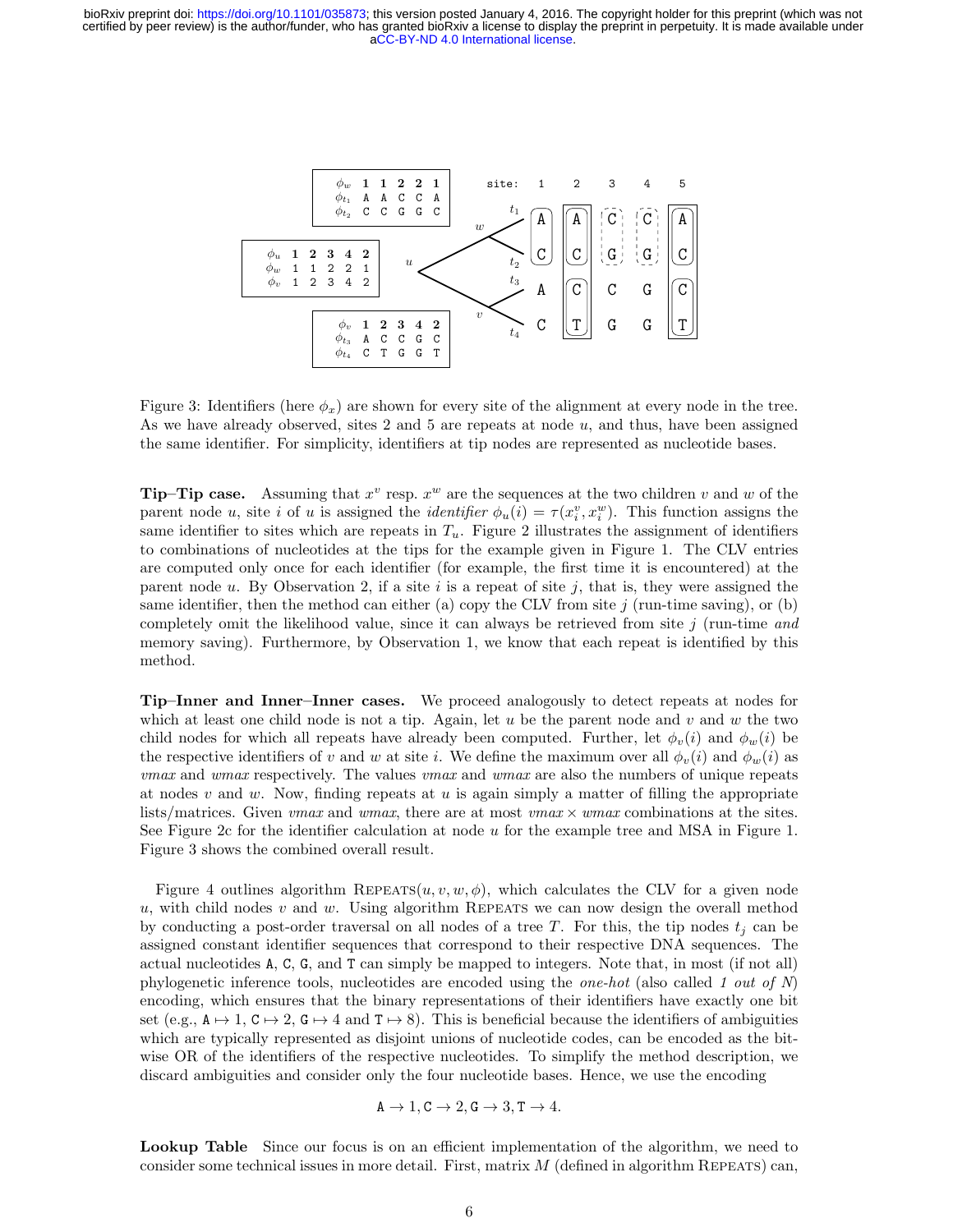|                | REPEATS $(u, v, w, \phi)$                                            |                                     |
|----------------|----------------------------------------------------------------------|-------------------------------------|
|                | $\triangleright$ Initialization                                      |                                     |
| 1.             | $vmax \leftarrow 0$                                                  |                                     |
| 2.             | $wmax \leftarrow 0$                                                  |                                     |
| 3.             | for $i \leftarrow 1$ to n do                                         | Get max identifier of node $v$      |
| 4.             | if $\phi_v(i) > \text{vmax}$ then $\text{vmax} \leftarrow \phi_v(i)$ |                                     |
| 5.             | for $i \leftarrow 1$ to n do                                         | Get max identifier of node $w$      |
| 6.             | if $\phi_w(i) > \text{wmax}$ then $\text{wmax} \leftarrow \phi_w(i)$ |                                     |
| 7.             | $M \leftarrow \{0\}^{vmax \times wmax}$                              | Initialize matrix $M$               |
| 8.             | $LH \leftarrow \{0\}^n$                                              |                                     |
| 9 <sub>1</sub> | $ident \leftarrow 0$                                                 |                                     |
|                | $\triangleright$ Computation                                         |                                     |
| 10.            | for $i \leftarrow 1$ to n do                                         | Iterate over sites                  |
| 11.            | if $M[\phi_v(i), \phi_w(i)] = 0$ then                                | Check if site is a repeat           |
| 12.            | $ident \leftarrow ident + 1$                                         | Increase identifier count           |
| 13.            | $M[\phi_v(i), \phi_w(i)] \leftarrow ident$                           | Set an identifier for the site      |
| 14.            | $LH$ [ <i>ident</i> ] $\leftarrow$ $\mathcal{L}^u(i)$                | Compute likelihood entries for site |
| 15.            | $CLV[i] \leftarrow LH[ident]$                                        | Place likelihood entry in CLV       |
| 16.            | else                                                                 | Site is a repeat                    |
| 17.            | $CLV[i] \leftarrow LH[M[\phi_v(i), \phi_u(i)]$                       | Copy likelihood entry from repeat   |
| 18.            | $\phi_u(i) \leftarrow M[\phi_v(i), \phi_w(i)]$                       | Set site identifier                 |
| 19.            | return CLV                                                           | return CLV                          |

Figure 4: Algorithm to compute the CLV of a parent node p. The most costly operation is the calculation of the CLVs, here, denoted by  $\mathcal{L}^u(i)$ . The algorithm thus minimizes the number of calls to this function.

in the worst case, become quadratic in size with respect to the number of sites in the alignment. This is unfortunate, since filling M affects overall asymptotic run-time. However, in terms of practical space requirements, M needs to be allocated only once and can be re-used for each inner node. For that, a linear list *clean* with one entry per MSA site, can be used to keep track of which entries are *valid*, that is, contain identifiers assigned to sites of the current node, and which entries are invalid and contain identifiers assigned to the sites of a preceding node. After assigning an identifier i to a site of a node u, which we store in the array  $M$ , for example at position d, we also store the pair  $(d, u)$  in array *clean* at position i. Later on, when we process a different node, say  $v$ , and by chance, decide to assign the same identifier  $i$  to some site, and again, by chance, the location for which we have to query matrix M is d, the element clean[i] helps us to distinguish between valid and invalid records in  $M$ . Invalid records are equivalent to empty records and are overwritten. Further, in the actual implementation we limit the size of M to a constant maximum size. We implement this limit to avoid the impact of the quadratic complexity for filling  $M$ . Table 2 of Section 3 gives an overview of the size of  $M$  for different data sets. Since dynamically tuning the size of M to the data set can have a negative impact on the run-time and memory performance, the size of  $M$  is an input parameter. In addition, as  $M$  grows larger (i.e., we move closer to the root of the tree), it is less likely to encounter repeats in the alignment. Note that, at the CLV of the root, there will be no repeats at all, since they have already been removed by compressing MSA sites into patterns during MSA pre-processing. One may also consider the following alternative view. If M is an  $n \times n$  matrix, where n is the number of sites in the alignment, there can be no repeats, as every site must, by construction, have a unique identifier. If at least two sites were repeats of another, the maximal identifier would be strictly less that  $n$  and thus, M would not be a  $n \times n$  matrix. Thus, if the product of maximum identifiers for two child nodes at some node u (that is,  $vmax \times wmax$ ) exceeds our threshold for the size of M, we do not calculate repeats any more. Instead, the CLV entries are calculated separately for all sites as in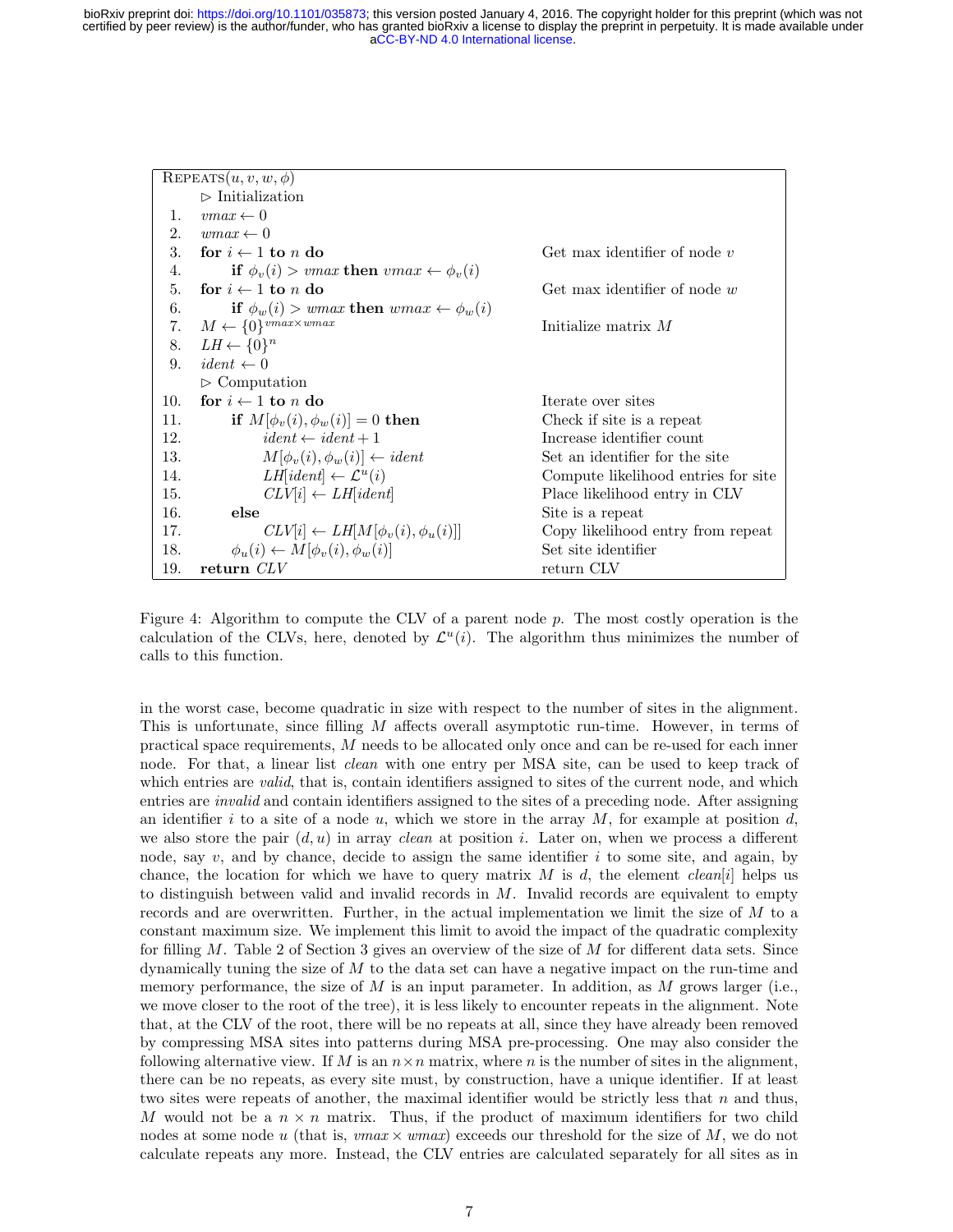

Figure 5: Not all sites are needed for the likelihood calculation at parent node u. According to the identifiers of this example, sites 2 and 5 are repeats of site 1, and site 4 is a repeat of site 3. Therefore, the CLVs at sites 2, 4, and 5 do not need to be computed nor stored, as the CLV for sites 2 and 5, and site 4, of node  $u$  can be copied from sites 1, and 3, respectively.

standard PLF implementations. In other words, if calculating repeats becomes disadvantageous, repeat calculations are omitted. This allows to trade-off repeat detection overhead, against PLF efficiency.

Memory savings Notice that, given algorithm REPEATS, not all entries in the CLVs of the child nodes v and w are needed to calculate the CLV at the parent node  $u$ . In particular, the CLV entries at site i for nodes v and w are only needed if the CLV at site i must be computed for  $u$ (see Figure 5). In fact, only the CLVs in array  $LH$  of algorithm REPEATS must be stored. Let  $LH[u, j]$  be the CLV computed by Algorithm 4 for node u and the site with identifier j. Then, the CLV for any site i is simply  $LH[\phi_u(i)]$ . In practice, this observation enables us to reduce the memory footprint of the PLF. Each CLV entry stores more than one single or double precision floating point values. For example, RAxML stores one double precision floating point number per DNA character and per evolutionary rate for each CLV entry. Typically, the Γ model of rate heterogeneity is used (see [19]) with 4 rate categories. Thus, the memory footprint of a standard PLF algorithm for a MSA with n sequences of length m is  $8 \times 4 \times 4 \times (n-2) \times m$  bytes. On the other hand, storing the site identifiers at each node only requires a single, unsigned integer per site. Thus, the memory required for storing CLVs without compression is  $4 \cdot 4 = 16$  times higher than that of the site identifier list.

Thus, despite the fact that, we need additional data structures, and hence space for keeping track of the site identifiers at nodes, the memory requirements (if we do not store unnecessary CLV entries) are smaller than those of standard production level tools [7, 15]. While the identifiers are not the only additional data structures required for the actual implementation of the algorithm, the above argument illustrates that storing fewer CLV entries can help to save substantial amounts of RAM.

The overall algorithm, with memory savings and a bounded  $M$ , is given by algorithm REPEATS-FULL in Figure 6. One main difference to the snippet of Figure 4, is the introduction of a new array (maxid) which stores the maximal identifier assigned to each of the  $2m - 1$  nodes of the rooted tree T (assuming T has m tip nodes). Thereby, we eliminate the run time  $\mathcal{O}(n)$  required for finding the maximal identifiers of the two children nodes (lines 3-6 in Figure 4) at the cost of  $\Theta(m)$  memory. The second difference is that, we can no longer use the original set  $\mathcal{L}^u(i)$  for the CLV entries of a site  $i$  at a node  $u$ . This is due to the memory saving technique which omits the computation and storage of unnecessary CLVs as illustrated in Figure 5. The problem is that the CLV of the two children may not reside at entries  $i$  because repeats might have occurred.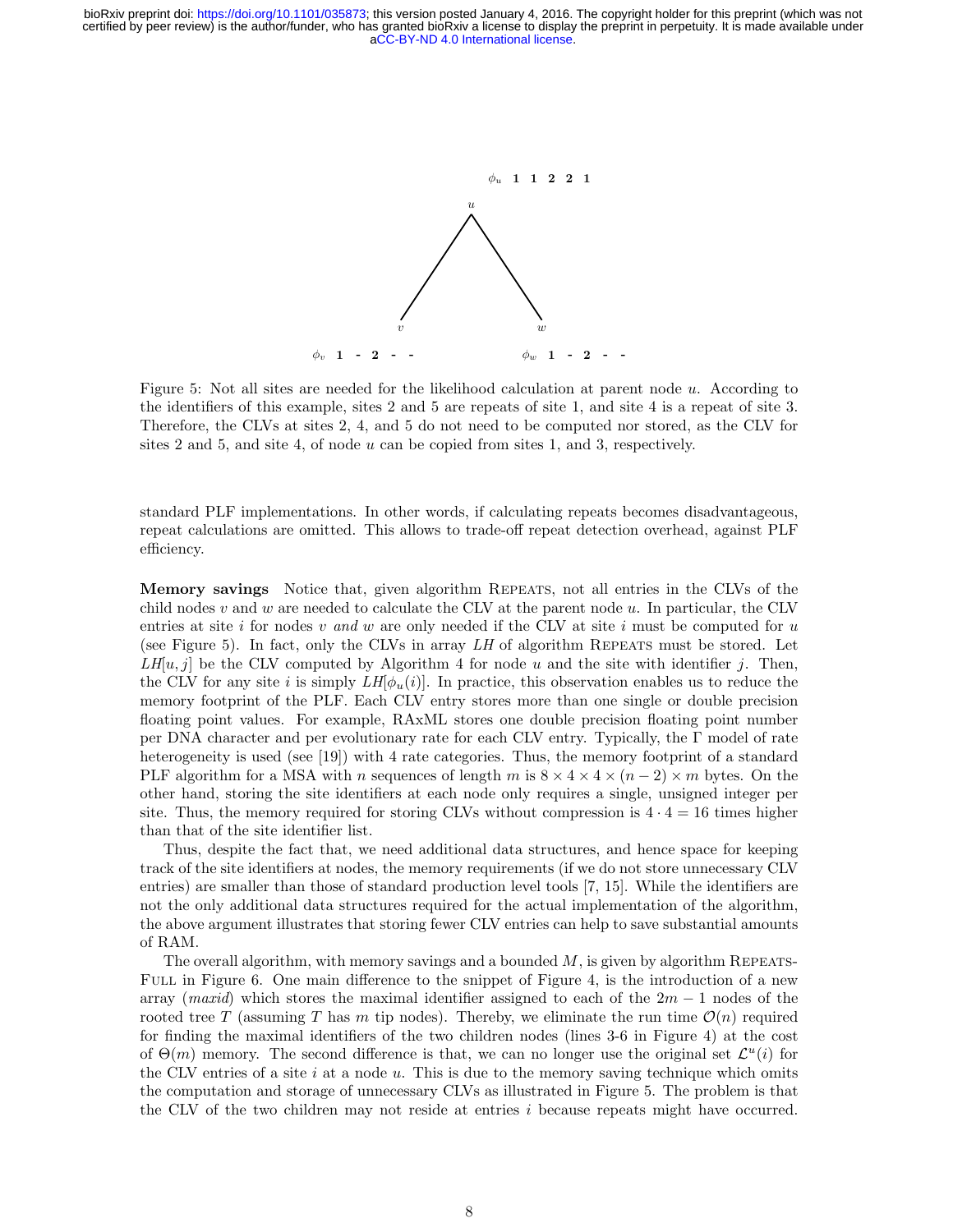$REPEATS-FULL(T, \tau, tsize, x, n, m)$  $\triangleright$  Initialization 1.  $M \leftarrow \{0\}^{tsize}$ Initialize matrix  $M$ 2.  $clean \leftarrow \{0, 0\}^n$ Initialize *clean* array 3.  $maxid \leftarrow \{0\}^{2m-1}$ Initialize maxid array 4.  $P \leftarrow \{u_1, u_2, \dots, u_{m-1}\}$  Post-order traversal of inner nodes 5.  $\triangleright$  Map nucleotides at tips to integers 6. for u in  $L(T)$  do Iterate over all tip nodes u 7. for  $i \leftarrow 1$  to n do Iterate over all sites of sequence  $x^u$ 8.  $\phi_u(i) \leftarrow \tau(x_i^u)$ ) Use mapping  $\tau$  to encode nucleotide  $x_i^u$  $\triangleright$  Traverse all inner nodes in post-order 9. for  $u$  in  $P$  do Iterate through inner nodes 10.  $v \leftarrow \text{LEFT-CHILD}(u)$  Set v as the left child of u 11.  $w \leftarrow \text{RIGHT-CHILD}(u)$  Set w as the right child of u 12.  $vmax \leftarrow \text{maxid}(v)$  Get maximal identifier of v 13. wmax ← maxid(w) Get maximal identifier of w 14. **if**  $vmax \times wmax > tsize$  then Check if table size reached 15. for  $i \leftarrow 1$  to n do 16.  $CLV[u, i] \leftarrow \hat{\mathcal{L}}^u(i)$ (*i*)  $\hat{\mathcal{L}}^u$  $\mathcal{L}^u(i)$  uses  $CLV[v, \phi_v(i)]$  and  $CLV[w, \phi_w(i)]$ 17.  $\phi_u(i) \leftarrow i$ 18. else we can still use site repeats 19.  $ident \leftarrow 0$ 20. for  $i \leftarrow 1$  to n do 21. mpos ←  $(\phi_v(i) - 1) \times \text{wmax} + \phi_w(i)$  linearize two coordinates into one index 22. if  $M[mpos] = 0$  or If matrix entry is empty or contains invalid  $clean[M[mpos]] \neq (mpos, u)$  then data, then compute likelihood from scratch 23.  $ident \leftarrow ident + 1$ 24.  $M[mpos] \leftarrow ident$ 25. clean[M[mpos]]  $\leftarrow$  (mpos, u) 26.  $CLV[u, ident] \leftarrow \hat{\mathcal{L}}^u(i)$ (i)  $\hat{\mathcal{L}}^u(i)$  uses  $CLV[v, \phi_v(i)]$  and  $CLV[w, \phi_w(i)]$ 27.  $\phi_u(i) \leftarrow M[mpos]$ 28.  $maxid(u) \leftarrow ident$  Store max identifier for u 29. return  $CLV$  return CLV

Figure 6: Full description for computing all CLVs of a tree  $T$  with the memory saving technique and site repeat detection. Input parameters are the tree  $T$  of  $m$  taxa, the sequences (of size  $n$ ) for each of the m taxa (denoted  $x^u$  for the sequence at tip node u), a mapping  $\tau$  for encoding the MSA data to integer values, and the size *tsize* of the matrix used for computing site repeats. The algorithm computes only the necessary CLVs required for evaluating the likelihood of tree  $T$ , avoiding PLF calls on site repeats.

Therefore, the new set  $\hat{\mathcal{L}}^u(i)$  is defined as

$$
\hat{\mathcal{L}}^{u}(i) = \bigcup_{\forall j \in \mathcal{C}} \bigcup_{\forall s \in \sigma} \Bigg( \sum_{\forall s_v \in \sigma} p_{s \mapsto s_v}(j\ell_{u,v}) L_v^{\phi_v(i),j}(s_v) \Bigg) \Bigg( \sum_{\forall s_w \in \sigma} p_{s \mapsto s_w}(j\ell_{u,w}) L_w^{\phi_w(i),j}(s_w) \Bigg)
$$

and the CLVs  $L_v^{\phi_v(i),j}$  resp.  $L_w^{\phi_w(i),j}$  for all rates  $j \in \mathcal{C}$  can be obtained from  $CLV[v, \phi_v(i)]$  resp.  $CLV[w, \phi_w(i)].$ 

Observation 3 (Runtime) Algorithm 6 computes all subtree repeats, and the corresponding CLVs, in linear time, with respect to the size of the alignment (number of sites times number of nodes).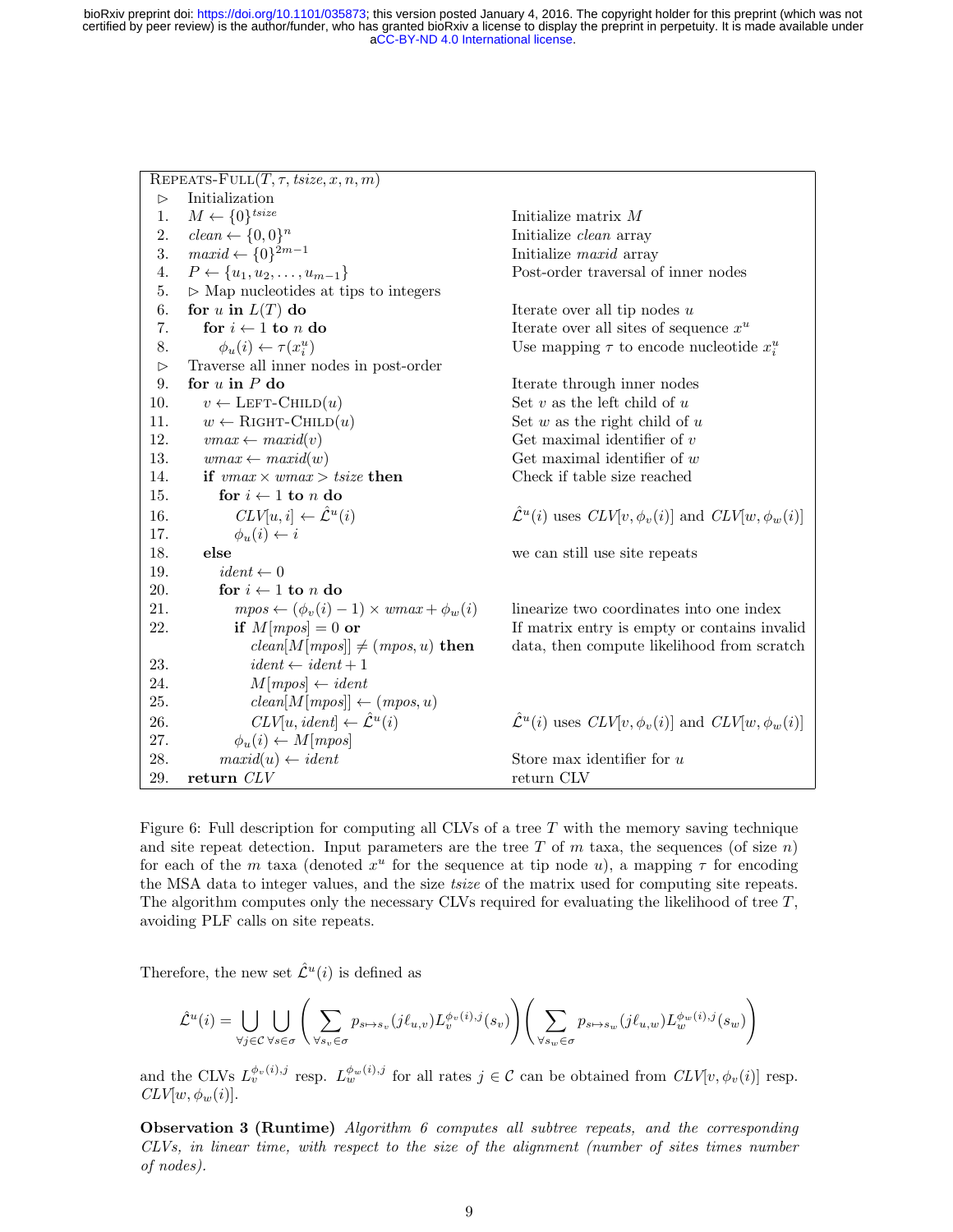This trivially holds by inspection.

# 3 Computational Results

We can now compare the performance of the PLF implementation using our algorithm, against a standard implementation for this task. We implemented a prototype of our algorithm in a new, low-level implementation of the *Phylogenetic Likelihood Library* PLL [7] (which we refer to as LLPLL) that does not make use of the highly optimized PLF of PLL, but allows for a straightforward implementation of our method. We used two implementations of our method. First, SRDT which computes the site repeats assuming a dynamically changing topology, that is, repeats are pre-computed before each likelihood computation. The second variant (SRCT) assumes a constant tree topology and therefore pre-computes all site repeats once and uses that information every time the likelihood function is called without re-computing repeats. We compare the performance of our method against the AVX-vectorized, sequential PLF implementation from PLL which uses the same, highly optimized PLF as RAxML. We selected the PLL/RAxML because (i) it is our own code and (ii) it is currently among the fastest and most optimized PLF implementations available. This guarantees a fair comparison, and ensures that our method can truly be used in practice for speeding up state-of-the-art inference tools. We use two flavors of PLL in our experiments; the plain version (we refer to it as PLL) and the memory saving SEV-based implementation of PLF (accessible using the -U switch in RAxML) which we refer to as PLL-SEV. To obtain an accurate speedup estimate, we also used AVX intrinsics in our low-level repeats implementation (LLPLL). However, it is still a prototype as PLL is faster by a factor of approximately 1.40 - 1.45 as we show further.

Experimental setup. We performed four types of experiments for assessing the performance of our method. The results indicate that the prototype implementation of our method outperforms the PLL likelihood function by up to a factor of 10. The four experiments cover the typical PLF use cases. First, we exhaustively assess the performance of full traversals for all possible rootings of the trees on two data sets. Second, we assess the performance of full traversals on all selected data sets for a limited number of rootings drawn at random. Third, we evaluate the performance for partial traversals. Finally, we assess PLF performance for fixed tree topologies. In this setting, preprocessing of site repeats is done only once and not for each likelihood evaluation. For the experiments we used a 4-core Intel i7-2600 multi-core system with 16 GB RAM. To eradicate the potential impact of server-side events such as context switching or performance peaks of running processes, we always executed several (usually 10 000) independent likelihood computations.

Data sets. We used a mixture of empirical and simulated nucleotide data sets which are summarized in Table 1. The data sets contain gaps and ambiguous DNA characters. Table 1 also reports the percentages of gaps and site repeats in the alignments. The number of gaps is important, since it affects the performance of the PLL-SEV implementation. The percentages of site repeats are given for an arbitrary root of the parsimony trees calculated for the data sets using RAxML [15]. The data set with 2 000 taxa has the lowest percentage of repeats, however, this data set still produces 86.95% repeats (which directly translate to identical conditional likelihood entries). We want to emphasize that we did not choose these data sets for their high numbers of repeats. In fact, the fraction of site repeats for each data set was previously unknown to us. Our implementation, as well as the data sets used for testing, are available on an on-line repository<sup>1</sup>. For the run-time comparisons we focus purely on the PLF evaluation. Branch lengths and model parameters are fixed, and remain unchanged as they do not impact the run-time of PLF. The underlying trees are parsimony trees inferred with RAxML [15]. Since the calculation of the PLF takes up up to 85%-98% of the total run-time [3] of ML phylogenetic tree inferences, accelerating the performance of the PLF significantly impacts the overall execution time of ML analyses.

<sup>1</sup>https://github.com/stamatak/test-Datasets/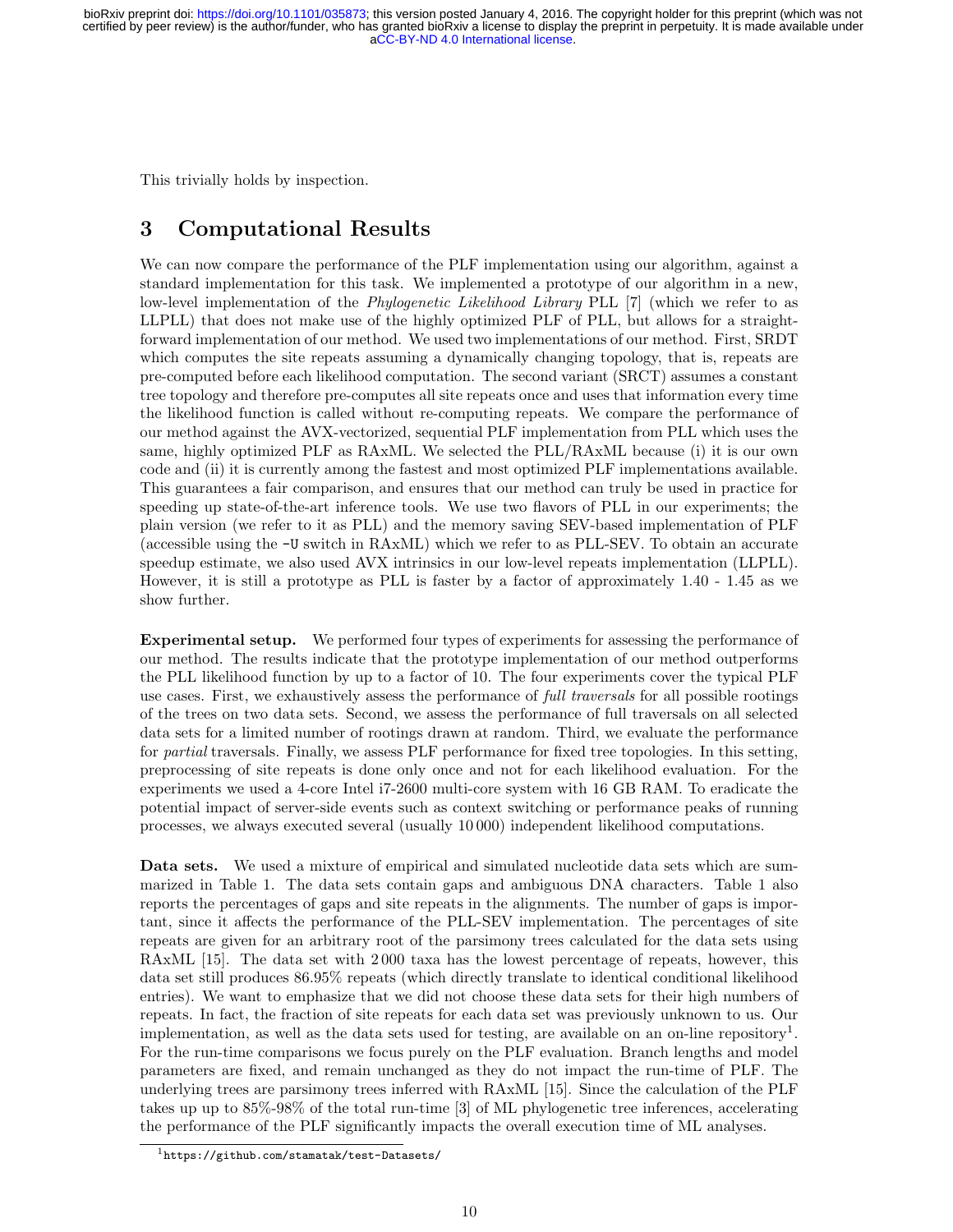| Sequences                | 59       | 128         | 354            | 404       | 500   | 994        | .512  | 2000  | 3782  | 7 764 |
|--------------------------|----------|-------------|----------------|-----------|-------|------------|-------|-------|-------|-------|
| $\textbf{Sites}$ [-]     | $6\,951$ | 29 1 98     | 460            | $13\,158$ | 1398  | 5533       | 1577  | 251   | 1 371 | 851   |
| $\frac{1}{2}$<br>Repeats | 92.04    | .78<br>91.7 | 94.65          | 96.49     | 89.43 | 94.63      | 90.09 | 86.95 | 94.18 | 87.62 |
| $\frac{1}{2}$<br>Gaps    | 44.24    | 32.48       | $14.7^{\circ}$ | 78.92     | 2.25  | 1.39<br>71 | 3.02  | 12.65 | 2.70  | 20.60 |

Table 1: Nucleotide data sets summary. Sequences denotes the number of taxa in the data set. Sites is the length of the provided MSA. Repeats denotes the amount (in percentage) of sites in the MSA which are repeats of another at any node, and can thus be copied or omitted. This amount depends on the chosen root of the tree structure and the tree topology itself. The (unrooted) trees were obtained by running a maximum parsimony tree search for each of the data sets, and we chose one random node as the root to estimate the number and the table indicates the amount of repeats for that particular rooting. Gaps indicates the amount of gaps in the alignment.

| Sequences           | 59   | 128    | 354  | 404       | 500  | 994  | 1512 | 2000       | 3782 | 7764 |
|---------------------|------|--------|------|-----------|------|------|------|------------|------|------|
| <b>Sites</b>        | 6951 | 29 198 | 460  | $13\,158$ | .398 | 5533 | 1577 | 251        | -371 | 851  |
| Memory PLL [MB]     | 53   | 474    | 24.5 | 680       | 93   | 707  | 312  | 328        | 678  | 875  |
| Memory PLL-SEV [MB] | 46   | 403    | 21.5 | 326       | 93   | 256  | 308  | 297        | 674  | 819  |
| Memory SRCT [MB]    | 32   | 303    | 7.5  | 202       | 34   | 164  | 104  | $120^{-1}$ | 171  | 298  |
| Table size          | 5.3  | 220.1  | 0.07 | 23.5      | 0.81 | 6.6  | 2.9  | 2.4        | 2.8  | 0.86 |

Table 2: Memory requirements for the different methods. Table size denotes the size of the lookup table  $M$  of Algorithm REPEATS-FULL, in millions of entries, that are needed to compute all possible repeats. Memory requirements for  $M$ , in MB, are thus four times as high as the presented numbers, since all entries are unsigned integers.

The memory savings due to site repeats, as well as the actual size of the lookup table for repeats, are presented in Table 2. The size of the lookup table was bounded by 200 MB. This corresponds to roughly 50 million entries (namely unsigned integer values). The actual memory for the lookup table was only allocated as needed. For most data sets, less than 200 MB RAM were required (confer Table 2). The notable exception is the data set containing 128 taxa. For this data set,  $220.1$  million entries (roughly  $880$  MB) in  $M$  are needed in the worst case. Since we bound the size of  $M$  to 200 MB, this means that not all repeats were found when analyzing this particular data set.

### 3.1 Exhaustive evaluation of all rooting

First, we evaluate the run-time impact of distinct rootings. The two data sets we used for this experiment have 59 and 354 taxa. Our implementation with site repeats enabled  $(SRDT)$ , with site repeats disabled (LLPLL), as well as PLL and PLL-SEV were executed to perform PLF calculations (full tree traversals) for rootings on tip nodes. All of these implementations make use of an AVX-based function for calculating conditional likelihoods. This choice of rootings was selected because PLL requires that likelihood evaluations based on full traversals of unrooted trees start at *terminal* edges, that is, edges whose one end-point is a tip node. Hence in this experiment we exhaustively evaluate the PLF for all possible rootings on tip nodes. For each rooting, we executed 10000 independent PLF computations. The size of matrix  $M$  is limited to 200 MB for all data sets. As we can see in Table 2, this is sufficient to find all repeats for these two data sets. This initial analysis helps us understand the effect of root placement on the number of site repeats present in a full tree traversal and as a consequence on run-times.

For the 354 taxon data set, SRDT had an average run-time of 11.714 seconds (for 10 000 iterations) and reached maximum and minimum run-times of 15.207 and 10.211 seconds, respectively. The standard deviation of run-times among all rootings was 0.94. PLL needed, on average, 58.112 seconds for this data set with maximum and minimum run-times of 61.067 and 57.573 respectively and a standard deviation of 0.54. Enabling the SEV method, PLL-SEV required 54.449 seconds,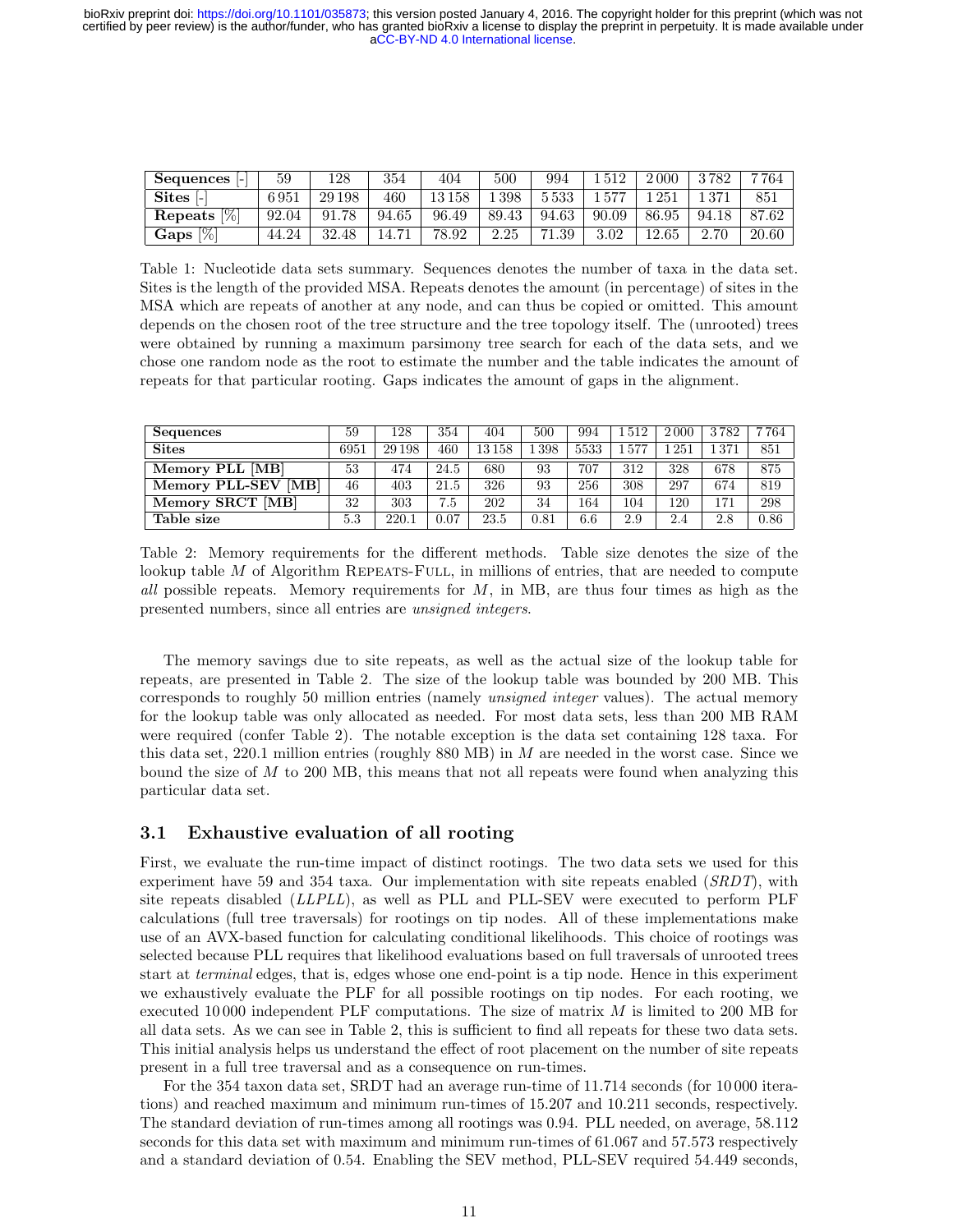certified by peer review) is the author/funder, who has granted bioRxiv a license to display the preprint in perpetuity. It is made available under<br>[aCC-BY-ND 4.0 International license.](http://creativecommons.org/licenses/by-nd/4.0/) bioRxiv preprint doi: [https://doi.org/10.1101/035873;](https://doi.org/10.1101/035873) this version posted January 4, 2016. The copyright holder for this preprint (which was not

| Summary of speedups obtained using SRDT for a sample of rootings |      |      |      |      |      |      |         |      |      |      |  |
|------------------------------------------------------------------|------|------|------|------|------|------|---------|------|------|------|--|
| Data set                                                         | 59   | 128  | 354  | 404  | 500  | 994  | -1512 l | 2000 | 3782 | 7764 |  |
| Speedup over PLL                                                 | 3.46 | 3.27 | 4.96 | 5.31 | 2.78 | 4.5  | 3.03    | 2.47 | 4.06 | 2.63 |  |
| Speedup over PLL-SEV                                             | 3.15 | 2.97 | 4.74 | 2.99 | 2.93 | 1.91 | 3.18    | 2.39 | 4.25 | 2.65 |  |

Table 3: Speedup obtained when using SRDT over PLL and PLL-SEV for each of the ten data sets. SRDT is consistently faster than both methods.

with minimum and maximum run-times of 55.128 and 57.299 seconds respectively. The standard deviation decreased to 0.411162.

For the 59 taxon data set, SRDT had an average runtime of 37.491 seconds. The respective maximum and minimum run-times were 44.787 and 31.515 seconds, and the standard deviation 3.197. PLL needed, on average, 134.769 seconds with a maximum run-time of 141.031 and minimum of 132.727 seconds. The standard deviation was 1.66. The average run-time of PLL-SEV was 124.733 seconds, with minimum and maximum run-times at 122.558 and 132.341, respectively, and a standard deviation of 2.05294. From this we see that, while the mean was higher for the PLL than for the SRDT method, the standard deviation was lower for the PLL.

To obtain initial estimate of how the original LLPLL implementation performs in comparison to PLL (and PLL-SEV) we measured its run-times by disabling site repeats. For the 354 taxon data set, the implementation averaged to 81.283 seconds, and 194.932 seconds for the 59 taxon data set. The standard deviation was 0.231 and 0.783 for the two data sets, respectively. For these two data sets (354 and 59), PLL and PLL-SEV are on average faster by a factor of 1.4 and 1.45 (for PLL) and a factor of 1.49 and 1.56 (for PLL-SEV) respectively. The differences in speed between LLPLL and PLL can be explained by two factors. First of all, PLL is a highly optimized software for PLF calculations that was directly derived from RAxML, which has been developed and optimized for over 10 years. Second, the standard optimization method explained in the introduction, namely, the lookup table for tip-tip cases is not implemented in LLPLL yet. The reason for this is that the lookup at tip-tip node is replaced by the general repeats method implemented in SRDT.

### 3.2 Evaluation of a sample of rootings

For the actual comparison of run-times for full tree traversals between SRDT and PLL, we use nucleotide data sets with taxon numbers ranging from 59 taxa to 7764 taxa (see Table 1). The run-times were measured for 10 different rootings. These rootings were randomly chosen, and are not necessarily the same for the SRDT and PLL methods. Given the standard deviation, as demonstrated above, for different run-times of the PLL under different rootings, this is a reasonable comparison. For the PLL method, the nodes for the different rootings were again restricted to be tip nodes only. For each rooting, we again conducted 10 000 full tree traversals and calculated the ratio of the time needed by SRDT, divided by the time needed by the PLL. The presented overall speedup of our new method per data set is then the average speedup over all 10 rootings. Table 3 shows the run-time improvements. As we can see, the SRDT implementation is always at least more than twice as fast as the PLL. In fact, the lowest observed average speedup (over the general PLL method) was 2.47. The maximal speed up was obtained for the data set containing 404 taxa. Here, the SRDT implementation was 5.31 times faster than the PLL. In table 1 we also see that this particular data set has the highest relative number of repeats among all analyzed data sets. This reinforces the initial intuitive assumption that the amount of repeats positively influences the runtime improvement. On the other hand, the largest decrease in speedup when comparing to PLL-SEV was for data sets 404 and 994 which contain over 70% gaps. Note also, that for data sets with a low amount of gaps, run-times for PLL-SEV increased compared to PLL (data sets 1512, 3782 and 7764).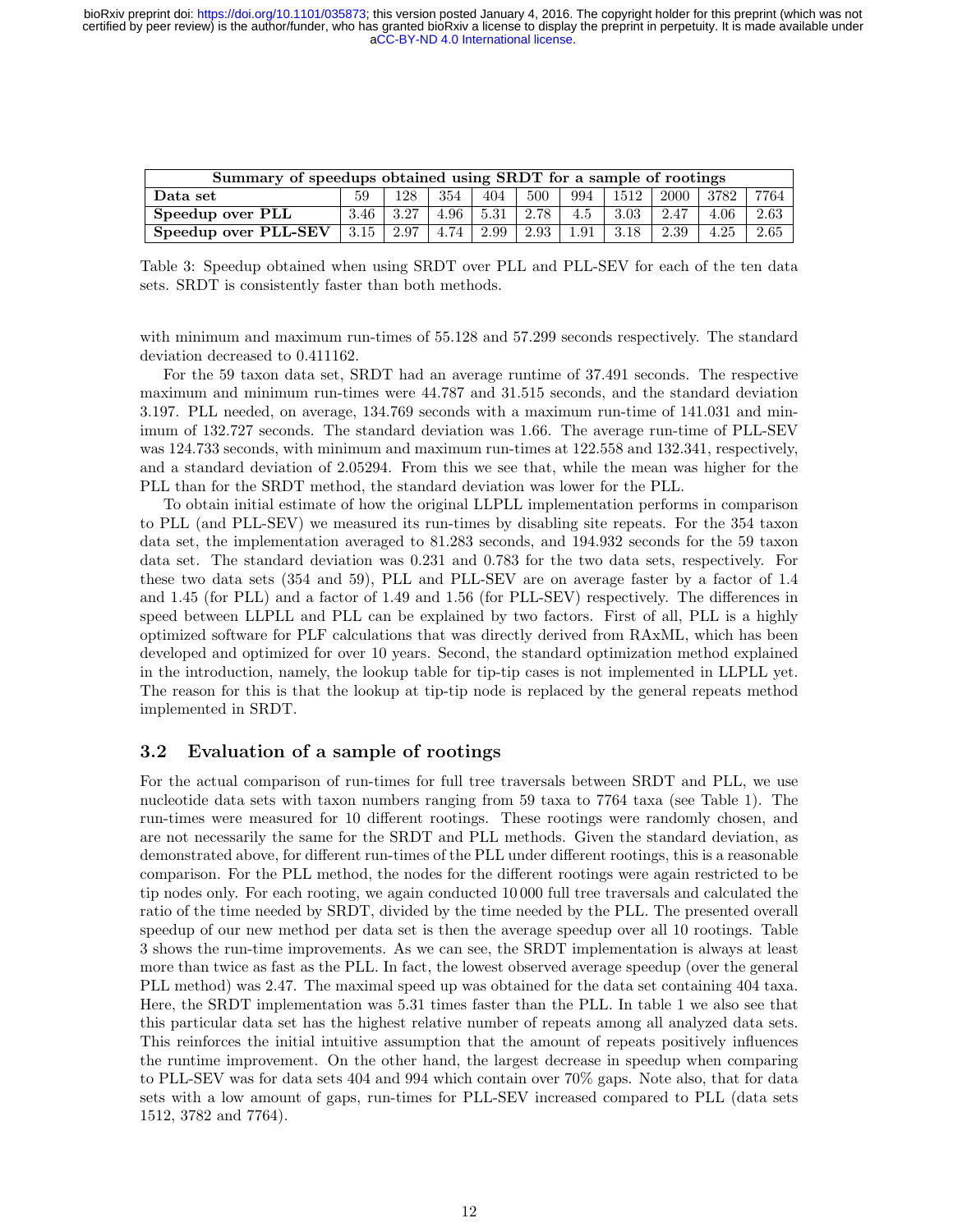### 3.3 Partial traversal performance

In phylogenetic inferences, to calculate the overall likelihood of the tree, it is not always necessary to conduct full tree traversals, in particular when conducting BI or ML tree searches that deploy local topological updates using, for instance nearest neighbor interchange (NNI) or subtree pruning and re-grafting (SPR) moves. We need to assess the performance of our approach for this type of partial CLV updates as well, since less CLVs are updated and they might be located at the inner part of the tree where the number of repeats is lower. Therefore, we also assess performance, by emulating partial CLV updates. To this end, for each root at which we evaluate the overall likelihood, we pick a random path into two directions away from it. At each node on this path we take a randomized decision on whether to stop the traversal (with probability  $(1-p)$ ), or continue to a randomly chosen child node with probability  $p$ . The traversal stops if both directions of the path have either been stopped with probability  $p$ , or a tip node has been reached. This pattern of CLV updates emulates the topological moves described in [12] for BI. As mentioned before, additionally to the time spent in the PLF, other factors such as optimizing branch lengths and model parameters for ML, also contribute to the overall execution time. Here we concentrate only on measuring the time for calculating the PLF. Figure 7 shows the run-time improvements of the



Figure 7: Plotted are the runtime improvements of the SRDT method over the LLPLL method against the average number of updated CLVs. The colors distinguish the different data sets. Each data set is represented by eleven measurements for eleven different nodes.

SRDT method over LLPLL. For each data set, eleven rootings are chosen at random. For each of those nodes, 10 000 partial updates are simulated and timed by recalculating the CLVs along the path chosen by the above method (with  $p = 0.95$ ). We present the individual average speedups , plotted against the average number of nodes that are updated for this particular rooting. We choose to only compare the SRDT method to LLPLL, since for comparing it to the PLL it is very hard to implement exactly identical partial traversals because of the different internal structure of PLL. Thus, the speedup for the partial updates is not the absolute speedup for PLF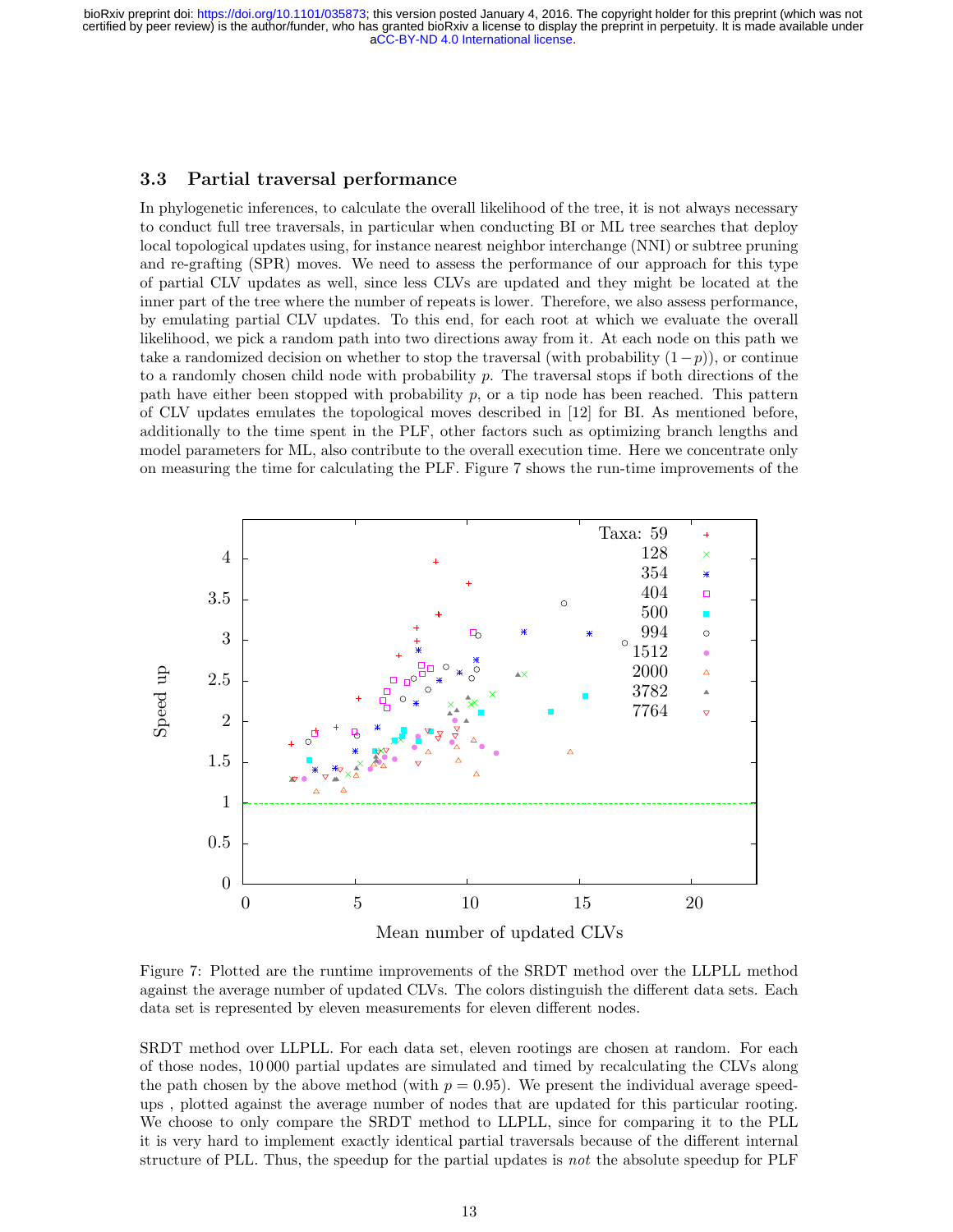certified by peer review) is the author/funder, who has granted bioRxiv a license to display the preprint in perpetuity. It is made available under<br>[aCC-BY-ND 4.0 International license.](http://creativecommons.org/licenses/by-nd/4.0/) bioRxiv preprint doi: [https://doi.org/10.1101/035873;](https://doi.org/10.1101/035873) this version posted January 4, 2016. The copyright holder for this preprint (which was not

| Summary of speedups obtained using SRCT when considering fixed topologies         |      |       |      |       |      |      |      |      |      |      |  |
|-----------------------------------------------------------------------------------|------|-------|------|-------|------|------|------|------|------|------|--|
| <b>Sequences</b><br>354<br>3782<br>500<br>994<br>1512<br>2000<br>128<br>404<br>59 |      |       |      |       |      |      | 7764 |      |      |      |  |
| <b>Sites</b>                                                                      | 6951 | 29198 | 460  | 13158 | 1398 | 5533 | 1577 | 1251 | 1371 | 851  |  |
| Speedup over PLL                                                                  | 5.71 | 4.64  | 8.59 | 9.96  | 4.29 | 8.16 | 4.66 | 3.62 | 6.86 | 3.91 |  |
| Speedup over PLL-SEV                                                              | 5.22 | 4.23  | 8.22 | 9.96  | 5.44 | 3.30 | 4.88 | 3.48 | 7.18 | 3.93 |  |

Table 4: Speedups obtained using the SRCT method which considers a fixed topology over the PLL and PLL-SEV.

implementations. Instead, our results demonstrate the relative speedup that can be achieved by incorporating repeats into any PLF implementation. For full traversals over all possible rootings, the PLL was 1.4-1.45 times faster than the LLPLL method (see page 12). Assuming that these values are representative, the SRDT method still allows for faster PLF computations than the PLL for most, if not all, data sets, under this setting. Furthermore, as we discussed before, the speed difference is partially due to the lack of a dedicated tip-tip evaluation scheme for the LLPLL method. However, given the experimental set up here, a node for which both children are tips is included in the path, which is to be updated, at most twice. Thus, it remains to be evaluated, whether the speed difference between the LLPLL and PLL method persist under this setting.

### 3.4 Performance on fixed topologies

Many phylogenetic tools use a fixed tree topology on which the likelihood is repeatedly calculated. Divergence time estimates [10] and model selection [1] are examples of this. With fixed tree topologies repeats can be pre-computed once and then reused for subsequent PLF invocations. Table 4 shows the run-time improvement of the SRCT method over PLL and PLL-SEV under this setting.

# 4 Conclusion

Taking into account repeating site patterns in the alignment does matter for an efficient PLF implementation. We have introduced a method for quickly identifying all repeating site patterns, and consequently, minimize the number of operations required for evaluating the PLF. We have compared a prototype implementation of our method against one of the fastest and most optimized implementations of the PLF available using 10 real and simulated data sets. When setting a fixed tree topology (e.g., model selection or divergence time estimation), site repeats are only computed once in a pre-processing step and we obtain up to 10 fold run-time improvements. On dynamically changing tree structures where site repeats need to be re-computed on the fly, we still observe a faster execution of the PLF of more than five times. Moreover, the speedups are achieved without requiring more memory than standard production level software for calculating the PLF. On the contrary, we have shown that the memory requirements are even smaller by up to 78% than other standard implementations.

### References

- [1] Federico Abascal, Rafael Zardoya, and David Posada. ProtTest: selection of best-fit models of protein evolution. Bioinformatics, 21(9):2104–2105, 2005.
- [2] Andre J Aberer, Kassian Kobert, and Alexandros Stamatakis. ExaBayes: Massively Parallel Bayesian Tree Inference for the Whole-Genome Era. Molecular Biology and Evolution, 31(10):2553–2556, 2014.
- [3] N. Alachiotis and A. Stamatakis. A generic and versatile architecture for inference of evolutionary trees under maximum likelihood. In Signals, Systems and Computers (ASILOMAR),